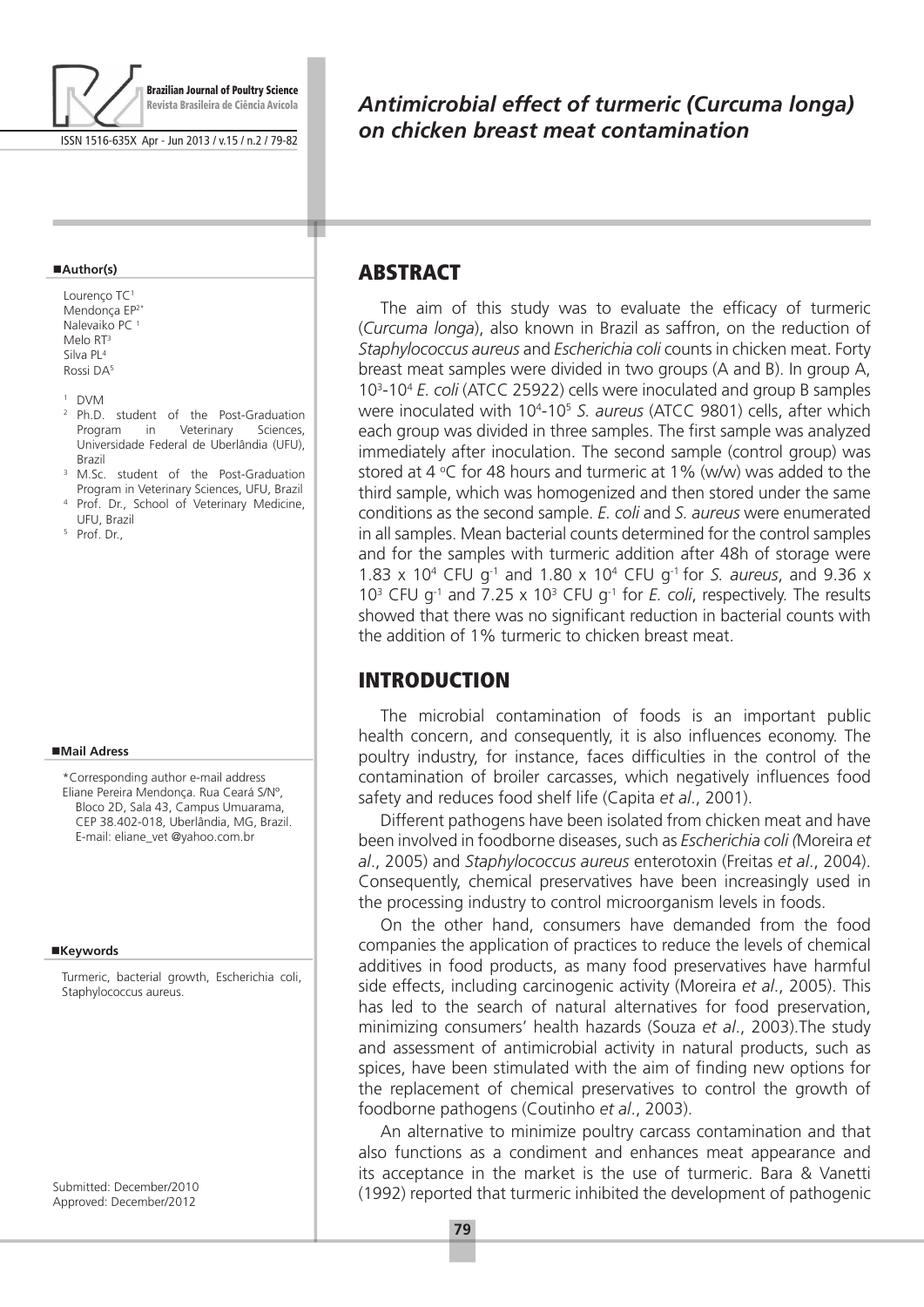

microorganisms, suggesting that its use in broiler carcasses may, in addition of providing it with a desirable yellow color, it may reduce carcass contamination by pathogenic microorganisms. Experiments show that a turmeric compound called curcumin is capable of inhibiting carcinogenesis (Chuang *et al.*, 2000).

Therefore, this study aimed at evaluating the efficacy of turmeric in the reduction of *Escherichia coli*  and *Staphylococcus aureus* counts in chicken breast samples.

## Materials and Methods

### Location and procedures

The experiment was carried out at the Applied Animal Biotechnology Laboratory (Laboratório de Biotecnologia Animal Aplicada – LABIO) of Universidade Federal de Uberlândia, state of Minas Gerais, Brazil.

Forty chicken meat samples were acquired at a local retail store, divided in two groups, and experimentally contaminated with 103 -104 cells of *Escherichia*  coli ATCC 25922 (group A) and 10<sup>4</sup>-10<sup>5</sup> cells of *Staphylococcus aureus* ATCC 9801 (group B).

Meat was cut in small pieces and samples weighing 400g were then contaminated with the inoculum diluted in 5mL sterile NaCl solution at 0.9%. Samples and inocula were homogenized for five minutes. After contamination, groups A and B were aseptically divided, using laminar flow, in three samples weighing approximately 100g, which were then identified and individually placed in sterile polyethylene bags. Sample 1 was immediately analyzed for *E. coli* and *S. aureus* enumeration, and sample 2 (control group) was stored



Figure 1. Regression equation, graph, and coefficient of correlation for *Escherichia coli* ATCC 25922 (A) and *Staphylococcus aureus* ATCC 9801 (B) obtained by optical density at 650nm (OD $_{650nm}$ ) and CFUg<sup>-1</sup> logarithm.

under refrigeration  $(4^{\circ}C)$  for 48h. One percent  $(w/w)$ turmeric was added to sample 3 (test group), which was then homogenized, and stored under the same conditions as subsample 2. After the storage period, samples 2 and 3 were analyzed for *E. coli* and *S. aureus* enumeration.

Results were analyzed according to an individualized block experimental design, with two treatments of five replicates, totaling 40 experimental units. Microbiological counts were submitted to analysis of variance and means were compared by the test of Tukey (Triola, 1999).

### Inoculum standardization

The inoculum was standardized by monitoring during several incubation periods. Optical density at 650nm (OD $_{650nm}$ ) was correlated with the number of colony-forming units (CFUg-1), using a regression equation by means of the software program MicroCal ORIGIN 4.0 (1995). The equation was used to predict and to standardize the number of inoculated cells.

### Microbiological analyses

Out of each sample, 25g were analyzed. Samples were added to 225mL buffered peptone water at 0.1% (BPW), which was considered 10-1 dilution, based on which serial dilutions in BPW were performed. *Escherichia coli* (CFU.g-1) and *Staphylococcus aureus* (CFU.g-1) were then enumerated using the Simplate chromogen method (Franco & Landgraf, 1996) and inoculation in Baird Parker agar (ABNT, 1991), respectively.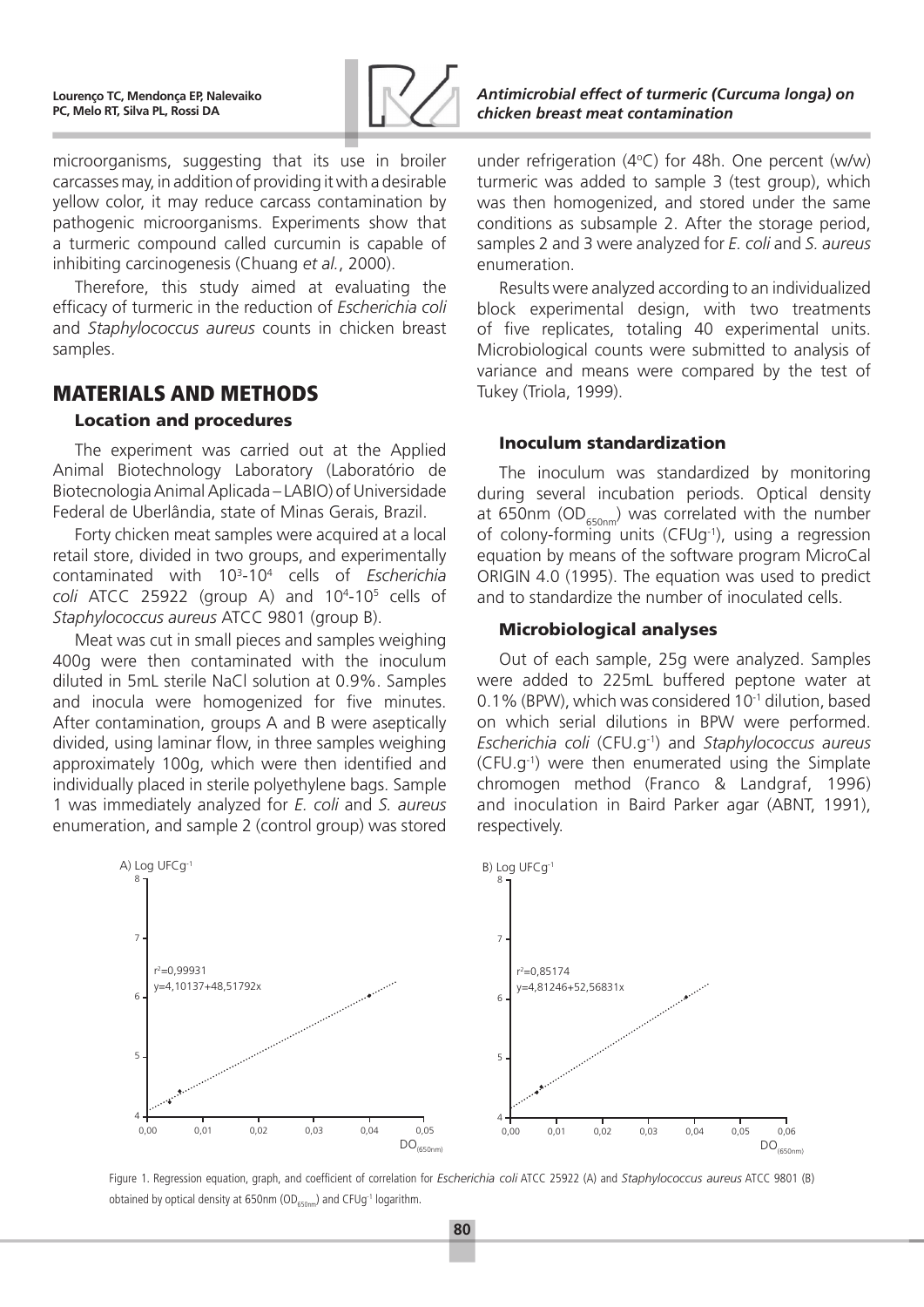

# Results and Discussion

The results obtained for optical density at 650nm  $(OD_{650nm})$  and colony-forming units (CFUg<sup>-1</sup>) of *Escherichia coli* ATCC 25922 and *Staphylococcus aureus* ATCC 9801 were used to build the regression equation and graph (Figure 1 - A and B).

Sample 1, immediately after inoculation, presented *Escherichia coli* ATCC 25922 counts between 7.4 x 103 CFU g-1 and 2.1 x 104 CFU g-1, and *Staphylococcus aureus* ATCC 9801 counts between 2.3 x 104 CFU.g-1 and  $1.1 \times 10^5$  CFU g<sup>-1</sup> (Table 1).

**Table 1** - *Escherichia coli* ATCC 25922 and *Staphylococcus aureus* ATCC 9801 counts in chicken breast meat immediately after inoculation.

| Replicate                | CFU $q^{-1}$ calculation |                     |  |  |
|--------------------------|--------------------------|---------------------|--|--|
|                          | E. coli ATCC 25922       | S. aureus ATCC 9801 |  |  |
|                          | $1.1 \times 10^{4}$      | $5.0 \times 10^{4}$ |  |  |
| $\overline{\phantom{0}}$ | $7.4 \times 10^{3}$      | $9.7 \times 10^{4}$ |  |  |
|                          | $2.0 \times 10^{4}$      | $2.3 \times 10^{4}$ |  |  |
|                          | $2.1 \times 10^{4}$      | $1.1 \times 10^{5}$ |  |  |
|                          | $2.0 \times 10^{4}$      | $9.5 \times 10^{4}$ |  |  |

The obtained counts indicate the applied calculations were adequate for the artificial contamination of chicken meat samples with *E. coli* and *S. aureus.* These results are in agreement with the recommendations of Jorge *et al*. (1990) of using a regression equation (OD *vs.* CFU.g-1) as a tool to standardize experimental inocula.

Mean *Staphylococcus aureus* counts determined in samples of the control group and of the test group were 1.83 x 10<sup>4</sup> CFU g<sup>-1</sup> and 1.80 x 10<sup>4</sup> CFU g<sup>-1</sup>, respectively. These counts indicate that the use of turmeric did not reduce (p>0.05) *S. aureus* contamination after 48h of contamination. These results are presented in Table 2.

**Table 2 -** *Staphylococcus aureus* and *Escherichia coli* counts (CFU.g-1) in chicken breast meat with the addition or not of 1% turmeric in after refrigeration at 4 $\rm ^{o}$ C for 48 hours.

|                                 | S. aureus count        |                        | E. coli count                                 |                     |  |  |
|---------------------------------|------------------------|------------------------|-----------------------------------------------|---------------------|--|--|
| Replicate                       |                        | With                   | No.                                           | <b>With</b>         |  |  |
|                                 | No turmeric            | turmeric               | turmeric                                      | turmeric            |  |  |
|                                 | $2.0 \times 10^{4}$    | $1.9 \times 10^{4}$    | $8.4 \times 10^{3}$                           | $4.8 \times 10^{3}$ |  |  |
| $\overline{2}$                  | $1.9 \times 10^{4}$    | $2.2 \times 10^{4}$    | $4.4 \times 10^{3}$                           | $8.6 \times 10^{2}$ |  |  |
| 3                               | $1.4 \times 104$       | $1.5 \times 10^{4}$    | $1.7 \times 10^{4}$                           | $1.2 \times 10^{4}$ |  |  |
| $\overline{4}$                  | $2.6 \times 10^{4}$    | $1.6 \times 10^{4}$    | $7.0 \times 10^{3}$                           | $5.0 \times 10^{3}$ |  |  |
| 5                               | $1.3 \times 10^{4}$    | $1.8 \times 10^{4}$    | $1.0 \times 10^{4}$                           | $1.4 \times 104$    |  |  |
| Mean counts in<br>$CFU.q^{-1}$  | $1.83 \times 10^{4}$ a | $1.80 \times 10^{4}$ a | $9.36 \times 10^3$ a 7.25 x 10 <sup>3</sup> a |                     |  |  |
| Mean counts in                  | 4.249774               | 4.251332               | 3.929994                                      | 3.705486            |  |  |
| log <sup>10</sup>               | a                      | a                      | a                                             | a                   |  |  |
| Coefficient of<br>variation (%) | 2.32                   |                        | 9.71                                          |                     |  |  |

a Means followed by the same letter in the same row are not statistically different (p>0.05) CFU.g-1: colony-forming unit per gram

Ferreira (2003) also did not observe any significant reduction in *S. aureus* counts in cottage cheese samples treated with powdered turmeric at 0.2%, 0.4%, 0.8%, or 1.0% However, when 2.0 to 6.0% were used, an antimicrobial effect was detected. On the other hand, Franco *et al*. (2007) evaluated the possible antimicrobial effect of *Curcuma longa* L. essential oil on *Staphylococcus aureus* ATCC 6538, *Escherichia coli* O:158 and *Salmonella choleraesuis* ATCC 10708 growth using agar diffusion, and verified that only *S. aureus* ATCC 6538 growth was inhibited. Those authors suggested that turmeric may specifically act against Gram-positive bacteria.

There was no influence (p<0.05) on the addition of turmeric to the chicken breast meat samples on *E. coli* counts in the present experiment. Mean *E. coli* counts obtained in samples without or with turmeric addition were 9.36 x 10<sup>3</sup> CFU.  $g^{-1}$  and 7.25 x 10<sup>3</sup> CFU.g<sup>-1</sup>, respectively, as shown in Table 2.

According to Shelef (1980), the concentration of turmeric required to inhibit bacterial growth is between 1 and 5%, which may explain the lack of effect on *E. coli* and *S. aureus* in the present experiment, where low turmeric concentration was applied. Moreover, this concentration was not sufficient to inhibit the high number of microorganisms (104 ) inoculated. However, considering that the typical levels of turmeric used to enhance food flavor and aroma are in the range of 0.5 to 1%, higher levels may impair consumer acceptance. Therefore, the optimal turmeric concentration, which simultaneously has antimicrobial and flavor enhancement effects, needs to be determined.

Because turmeric components are nonpolar and chicken meat is rich in water and not in fats the applied turmeric powder did not present proper solubility, which may have influenced its antibacterial action.

# **CONCLUSIONS**

The growth of *Staphylococcus aureus* and *Escherichia coli* was not inhibited in chicken meat breasts treated with 1% powdered turmeric.

# REFERENCES

- Associação Brasileira de Normas Técnicas. Contagem de *Staphylococcus aureus* em placas. MB3463. Rio de janeiro; 1991.
- Bara MTF, Vanetti MCD. Atividade antimicrobiana de corantes naturais sobre microrganismos patogênicos veiculados por alimentos. Revista Brasileira de Corantes Naturais 1992;1(1):194-200.
- Capita R, Alonso-Calleja C, García-Fernández MD, Moreno B. Microbiological quality of retail poultry carcasses in Spain. Journal of Food Protection 2001;64(12):1961-1966.